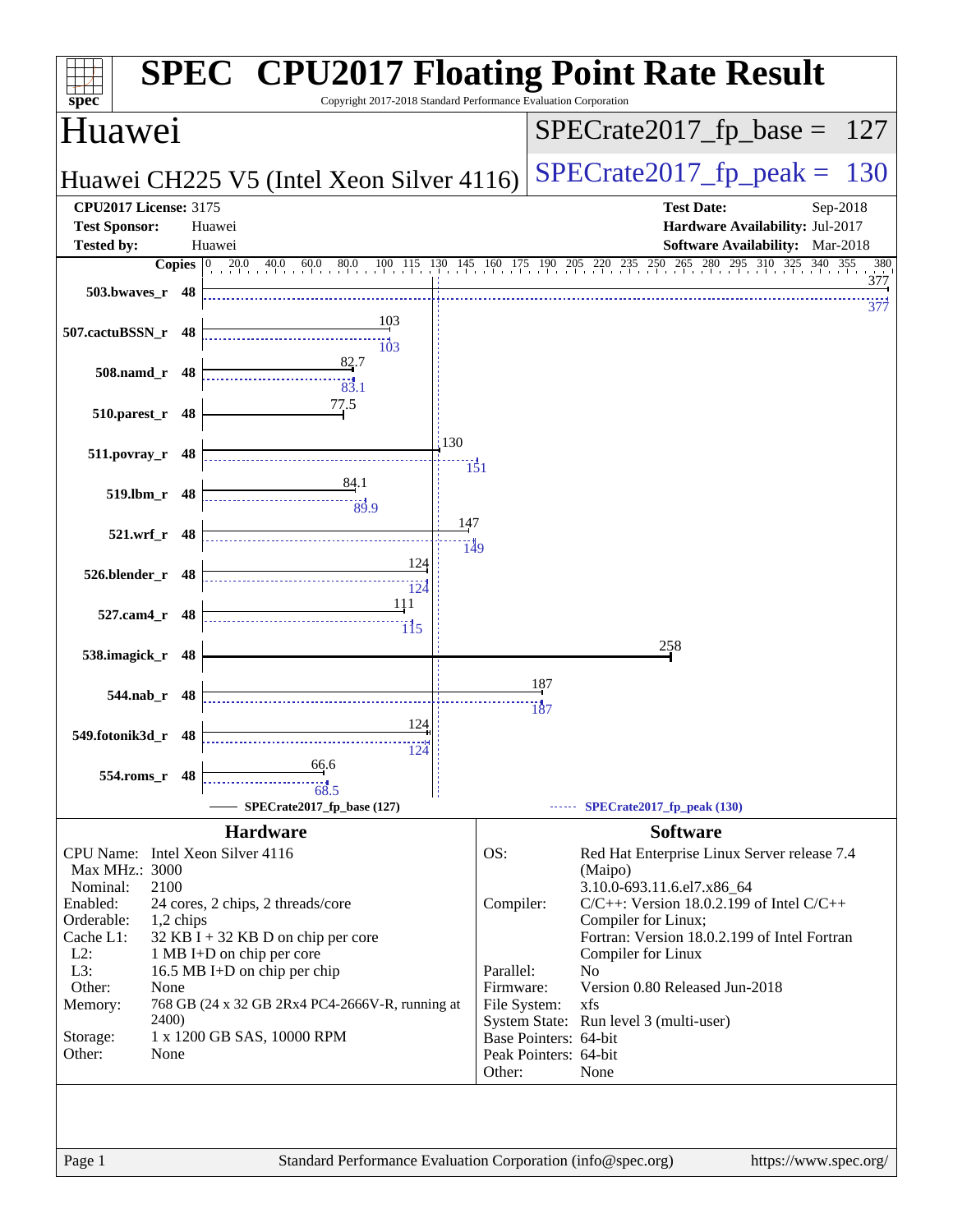| <b>SPEC CPU2017 Floating Point Rate Result</b><br>Copyright 2017-2018 Standard Performance Evaluation Corporation |               |                |       |                |       |                |       |               |                               |              |                                        |              |                |              |
|-------------------------------------------------------------------------------------------------------------------|---------------|----------------|-------|----------------|-------|----------------|-------|---------------|-------------------------------|--------------|----------------------------------------|--------------|----------------|--------------|
| spec <sup>®</sup><br>Huawei                                                                                       |               |                |       |                |       |                |       |               | $SPECTate2017_fp\_base = 127$ |              |                                        |              |                |              |
| $SPECrate2017_fp\_peak = 130$<br>Huawei CH225 V5 (Intel Xeon Silver 4116)                                         |               |                |       |                |       |                |       |               |                               |              |                                        |              |                |              |
| <b>CPU2017 License: 3175</b>                                                                                      |               |                |       |                |       |                |       |               |                               |              | <b>Test Date:</b>                      |              | $Sep-2018$     |              |
| <b>Test Sponsor:</b>                                                                                              | Huawei        |                |       |                |       |                |       |               |                               |              | Hardware Availability: Jul-2017        |              |                |              |
| <b>Tested by:</b>                                                                                                 | Huawei        |                |       |                |       |                |       |               |                               |              | <b>Software Availability:</b> Mar-2018 |              |                |              |
| <b>Results Table</b>                                                                                              |               |                |       |                |       |                |       |               |                               |              |                                        |              |                |              |
|                                                                                                                   |               |                |       | <b>Base</b>    |       |                |       |               |                               |              | <b>Peak</b>                            |              |                |              |
| <b>Benchmark</b>                                                                                                  | <b>Copies</b> | <b>Seconds</b> | Ratio | <b>Seconds</b> | Ratio | <b>Seconds</b> | Ratio | <b>Copies</b> | <b>Seconds</b>                | <b>Ratio</b> | <b>Seconds</b>                         | <b>Ratio</b> | <b>Seconds</b> | <b>Ratio</b> |
| 503.bwayes r                                                                                                      | 48            | 1275           | 377   | 1275           | 378   | 1277           | 377   | 48            | 1276                          | 377          | 1277                                   | 377          | 1276           | 377          |
| 507.cactuBSSN r                                                                                                   | 48            | 591            | 103   | 590            | 103   | 591            | 103   | 48            | 591                           | 103          | 591                                    | 103          | 591            | 103          |
| 508.namd r                                                                                                        | 48            | 551            | 82.8  | 551            | 82.7  | 554            | 82.3  | 48            | 546                           | 83.5         | 549                                    | 83.1         | 552            | 82.6         |
| 510.parest_r                                                                                                      | 48            | 1618           | 77.6  | 1627           | 77.2  | 1621           | 77.5  | 48            | 1618                          | 77.6         | 1627                                   | 77.2         | 1621           | 77.5         |
| 511.povray_r                                                                                                      | 48            | 860            | 130   | 859            | 130   | 861            | 130   | 48            | 740                           | 152          | 744                                    | 151          | 743            | 151          |
| 519.lbm r                                                                                                         | 48            | 603            | 84.0  | 601            | 84.2  | 601            | 84.1  | 48            | 566                           | 89.4         | 562                                    | 90.0         | 563            | 89.9         |
| 521.wrf                                                                                                           | 48            | 734            | 147   | 735            | 146   | 734            | 147   | 48            | 722                           | 149          | 720                                    | 149          | 718            | 150          |
| 526.blender r                                                                                                     | 48            | 592            | 123   | 592            | 124   | 591            | 124   | 48            | 591                           | 124          | 592                                    | 123          | 591            | 124          |
| 527.cam4 r                                                                                                        | 48            | 758            | 111   | 757            | 111   | 757            | 111   | 48            | 729                           | 115          | 727                                    | 115          | 728            | 115          |
| 538.imagick_r                                                                                                     | 48            | 464            | 257   | 463            | 258   | 462            | 258   | 48            | 464                           | 257          | 463                                    | 258          | 462            | 258          |
| 544.nab r                                                                                                         | 48            | 432            | 187   | 432            | 187   | 433            | 187   | 48            | 432                           | 187          | 432                                    | 187          | 434            | 186          |
| 549.fotonik3d r                                                                                                   | 48            | 1510           | 124   | 1494           | 125   | 1517           | 123   | 48            | 1502                          | 125          | 1503                                   | 124          | 1530           | 122          |
| 554.roms_r                                                                                                        | 48            | 1146           | 66.6  | 1147           | 66.5  | 1146           | 66.6  | 48            | 1117                          | 68.3         | 1109                                   | 68.8         | 1114           | 68.5         |
| SPECrate2017 fp base $=$<br>127                                                                                   |               |                |       |                |       |                |       |               |                               |              |                                        |              |                |              |

**[SPECrate2017\\_fp\\_peak =](http://www.spec.org/auto/cpu2017/Docs/result-fields.html#SPECrate2017fppeak) 130**

Results appear in the [order in which they were run.](http://www.spec.org/auto/cpu2017/Docs/result-fields.html#RunOrder) Bold underlined text [indicates a median measurement.](http://www.spec.org/auto/cpu2017/Docs/result-fields.html#Median)

#### **[Submit Notes](http://www.spec.org/auto/cpu2017/Docs/result-fields.html#SubmitNotes)**

 The numactl mechanism was used to bind copies to processors. The config file option 'submit' was used to generate numactl commands to bind each copy to a specific processor. For details, please see the config file.

#### **[Operating System Notes](http://www.spec.org/auto/cpu2017/Docs/result-fields.html#OperatingSystemNotes)**

Stack size set to unlimited using "ulimit -s unlimited"

#### **[General Notes](http://www.spec.org/auto/cpu2017/Docs/result-fields.html#GeneralNotes)**

Environment variables set by runcpu before the start of the run: LD\_LIBRARY\_PATH = "/spec2017/lib/ia32:/spec2017/lib/intel64:/spec2017/je5.0.1-32:/spec2017/je5.0.1-64" Binaries compiled on a system with 1x Intel Core i7-6700K CPU + 32GB RAM memory using Redhat Enterprise Linux 7.5 Transparent Huge Pages enabled by default Prior to runcpu invocation Filesystem page cache synced and cleared with: sync; echo 3> /proc/sys/vm/drop\_caches runcpu command invoked through numactl i.e.:

numactl --interleave=all runcpu <etc>

 Yes: The test sponsor attests, as of date of publication, that CVE-2017-5754 (Meltdown) is mitigated in the system as tested and documented.

**(Continued on next page)**

| Page 2<br>Standard Performance Evaluation Corporation (info@spec.org)<br>https://www.spec.org/ |  |
|------------------------------------------------------------------------------------------------|--|
|------------------------------------------------------------------------------------------------|--|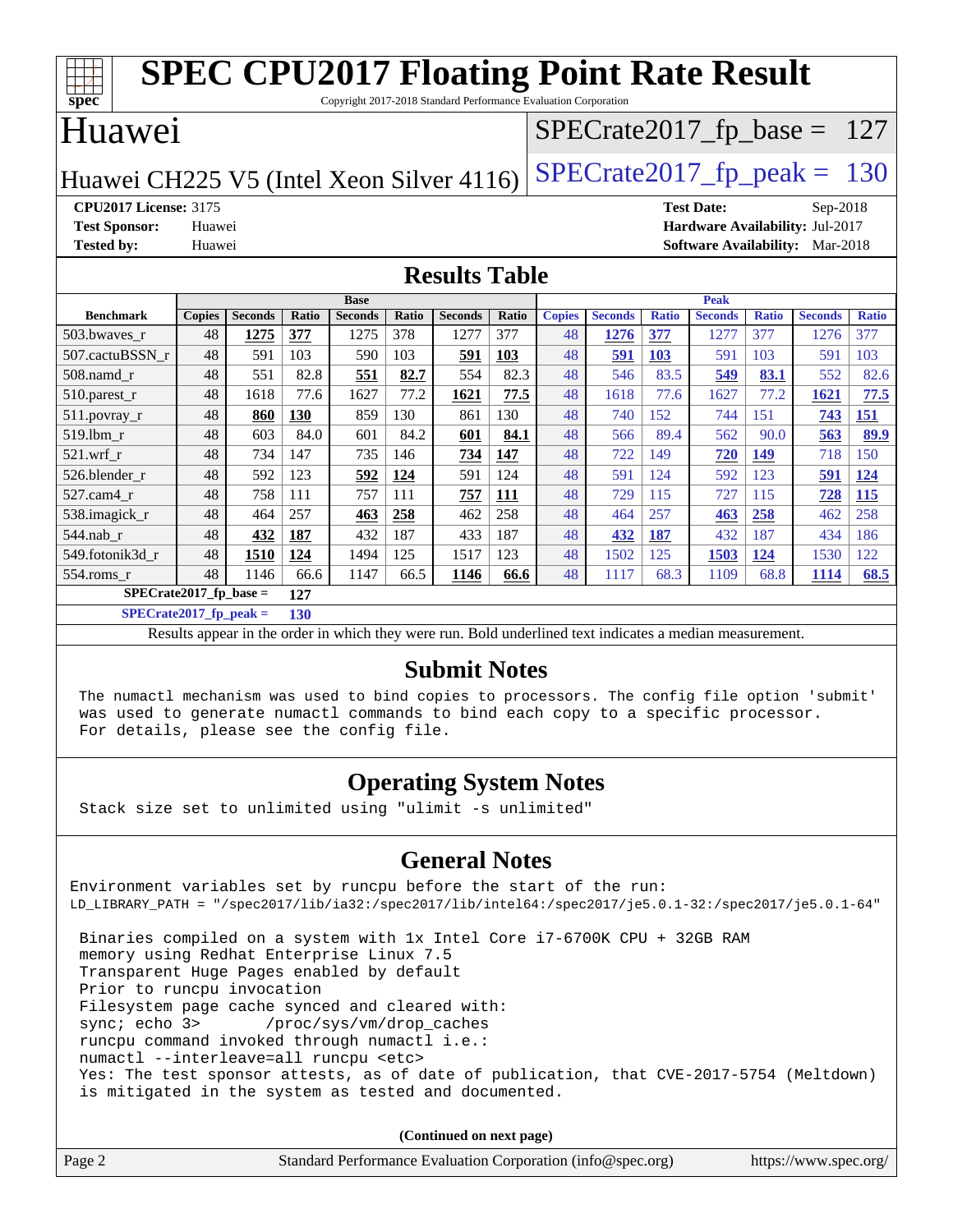

Copyright 2017-2018 Standard Performance Evaluation Corporation

#### Huawei

[SPECrate2017\\_fp\\_base =](http://www.spec.org/auto/cpu2017/Docs/result-fields.html#SPECrate2017fpbase) 127

Huawei CH225 V5 (Intel Xeon Silver 4116) SPECrate  $2017$  fp peak = 130

**[Tested by:](http://www.spec.org/auto/cpu2017/Docs/result-fields.html#Testedby)** Huawei **[Software Availability:](http://www.spec.org/auto/cpu2017/Docs/result-fields.html#SoftwareAvailability)** Mar-2018

**[CPU2017 License:](http://www.spec.org/auto/cpu2017/Docs/result-fields.html#CPU2017License)** 3175 **[Test Date:](http://www.spec.org/auto/cpu2017/Docs/result-fields.html#TestDate)** Sep-2018 **[Test Sponsor:](http://www.spec.org/auto/cpu2017/Docs/result-fields.html#TestSponsor)** Huawei **[Hardware Availability:](http://www.spec.org/auto/cpu2017/Docs/result-fields.html#HardwareAvailability)** Jul-2017

**[General Notes \(Continued\)](http://www.spec.org/auto/cpu2017/Docs/result-fields.html#GeneralNotes)** Yes: The test sponsor attests, as of date of publication, that CVE-2017-5753 (Spectre variant 1) is mitigated in the system as tested and documented. Yes: The test sponsor attests, as of date of publication, that CVE-2017-5715 (Spectre variant 2) is mitigated in the system as tested and documented. **[Platform Notes](http://www.spec.org/auto/cpu2017/Docs/result-fields.html#PlatformNotes)** BIOS configuration: Power Policy Set to Performance SNC Set to Enabled IMC Interleaving Set to 1-way Interleave XPT Prefetch Set to Enabled Sysinfo program /spec2017/bin/sysinfo Rev: r5797 of 2017-06-14 96c45e4568ad54c135fd618bcc091c0f running on localhost.localdomain Tue Sep 18 04:05:22 2018 SUT (System Under Test) info as seen by some common utilities. For more information on this section, see <https://www.spec.org/cpu2017/Docs/config.html#sysinfo> From /proc/cpuinfo model name : Intel(R) Xeon(R) Silver 4116 CPU @ 2.10GHz 2 "physical id"s (chips) 48 "processors" cores, siblings (Caution: counting these is hw and system dependent. The following excerpts from /proc/cpuinfo might not be reliable. Use with caution.) cpu cores : 12 siblings : 24 physical 0: cores 0 1 2 3 4 5 8 9 10 11 12 13 physical 1: cores 0 1 2 3 4 5 8 9 10 11 12 13 From lscpu: Architecture: x86\_64 CPU op-mode(s): 32-bit, 64-bit Byte Order: Little Endian  $CPU(s):$  48 On-line CPU(s) list: 0-47 Thread(s) per core: 2 Core(s) per socket: 12 Socket(s): 2 NUMA node(s): 2 Vendor ID: GenuineIntel CPU family: 6 Model: 85 Model name:  $Intel(R)$  Xeon(R) Silver 4116 CPU @ 2.10GHz Stepping: 4

**(Continued on next page)**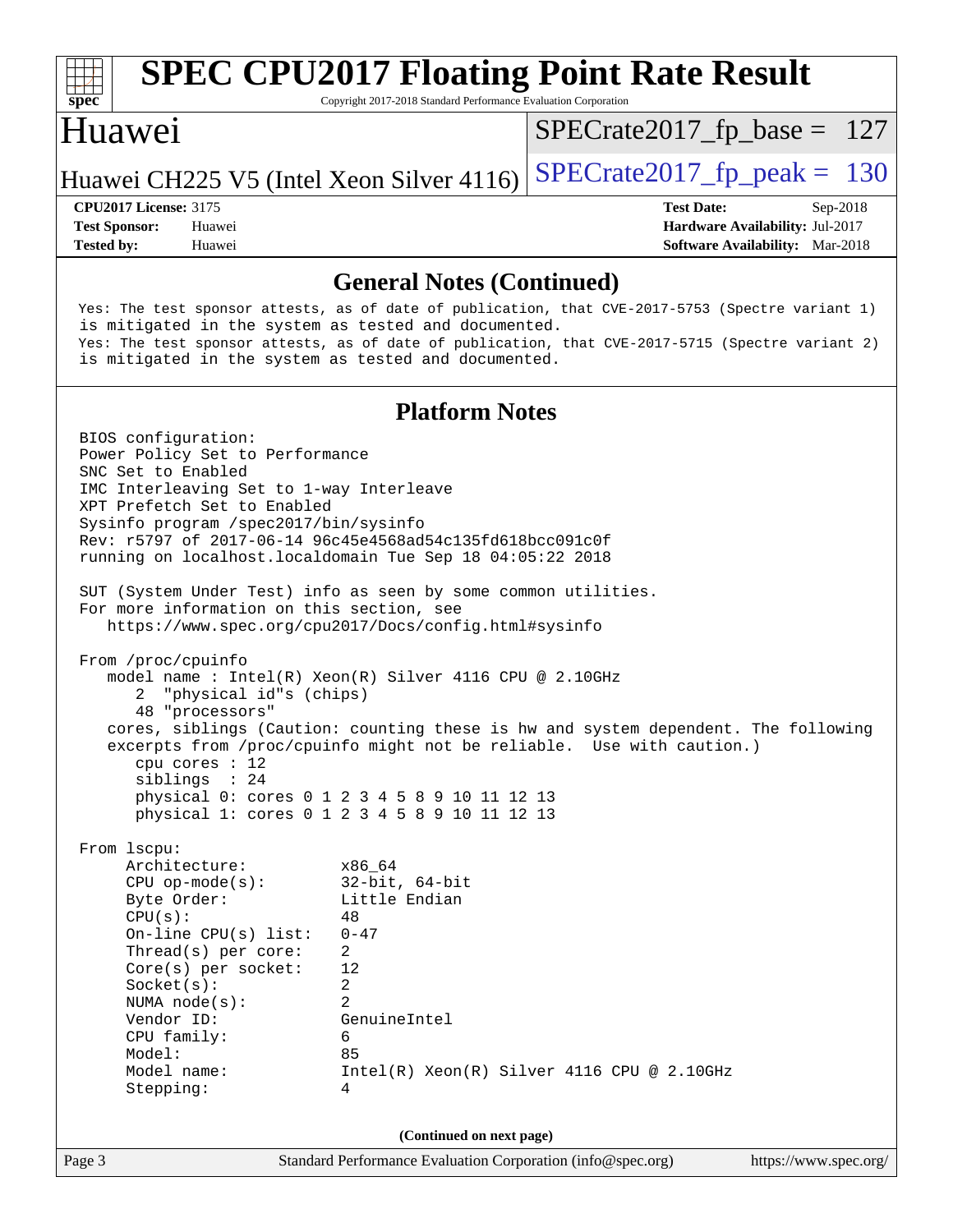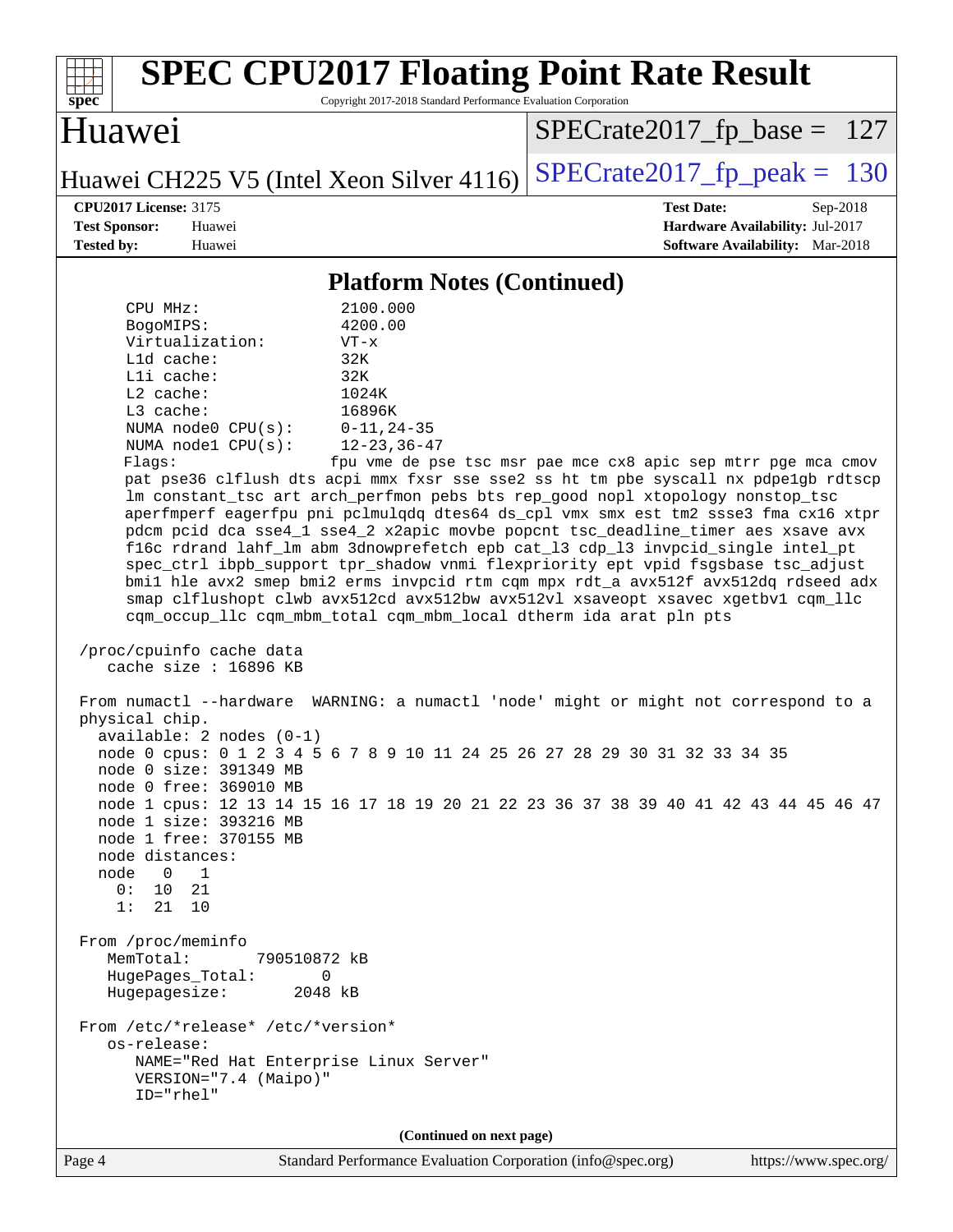| <b>SPEC CPU2017 Floating Point Rate Result</b><br>spec<br>Copyright 2017-2018 Standard Performance Evaluation Corporation                                                                                                                                                                                                                                                                                                                                                                                                                                                                                                                                                                                                                                                                                                                                                                                                                                                                                                                                                                                                                                                                 |                                                                                                     |
|-------------------------------------------------------------------------------------------------------------------------------------------------------------------------------------------------------------------------------------------------------------------------------------------------------------------------------------------------------------------------------------------------------------------------------------------------------------------------------------------------------------------------------------------------------------------------------------------------------------------------------------------------------------------------------------------------------------------------------------------------------------------------------------------------------------------------------------------------------------------------------------------------------------------------------------------------------------------------------------------------------------------------------------------------------------------------------------------------------------------------------------------------------------------------------------------|-----------------------------------------------------------------------------------------------------|
| Huawei                                                                                                                                                                                                                                                                                                                                                                                                                                                                                                                                                                                                                                                                                                                                                                                                                                                                                                                                                                                                                                                                                                                                                                                    | $SPECrate2017_fp\_base = 127$                                                                       |
| Huawei CH225 V5 (Intel Xeon Silver 4116)                                                                                                                                                                                                                                                                                                                                                                                                                                                                                                                                                                                                                                                                                                                                                                                                                                                                                                                                                                                                                                                                                                                                                  | $SPECTate2017$ _fp_peak = 130                                                                       |
| <b>CPU2017 License: 3175</b><br><b>Test Sponsor:</b><br>Huawei<br><b>Tested by:</b><br>Huawei                                                                                                                                                                                                                                                                                                                                                                                                                                                                                                                                                                                                                                                                                                                                                                                                                                                                                                                                                                                                                                                                                             | <b>Test Date:</b><br>Sep-2018<br>Hardware Availability: Jul-2017<br>Software Availability: Mar-2018 |
| <b>Platform Notes (Continued)</b>                                                                                                                                                                                                                                                                                                                                                                                                                                                                                                                                                                                                                                                                                                                                                                                                                                                                                                                                                                                                                                                                                                                                                         |                                                                                                     |
| ID LIKE="fedora"<br>VARIANT="Server"<br>VARIANT_ID="server"<br>VERSION_ID="7.4"<br>PRETTY_NAME="Red Hat Enterprise Linux Server 7.4 (Maipo)"<br>redhat-release: Red Hat Enterprise Linux Server release 7.4 (Maipo)<br>system-release: Red Hat Enterprise Linux Server release 7.4 (Maipo)<br>system-release-cpe: cpe:/o:redhat:enterprise_linux:7.4:ga:server<br>$uname -a$ :<br>Linux localhost.localdomain 3.10.0-693.11.6.el7.x86_64 #1 SMP Thu Dec 28 14:23:39 EST<br>2017 x86_64 x86_64 x86_64 GNU/Linux<br>run-level 3 Sep 17 16:53<br>SPEC is set to: /spec2017<br>Type Size Used Avail Use% Mounted on<br>Filesystem<br>/dev/sda2<br>xfs<br>720G<br>91G 629G 13% /<br>Additional information from dmidecode follows. WARNING: Use caution when you interpret<br>this section. The 'dmidecode' program reads system data which is "intended to allow<br>hardware to be accurately determined", but the intent may not be met, as there are<br>frequent changes to hardware, firmware, and the "DMTF SMBIOS" standard.<br>BIOS INSYDE Corp. 0.80 06/27/2018<br>Memory:<br>24x Samsung M393A4K40BB2-CTD 32 GB 2 rank 2666, configured at 2400<br>(End of data from sysinfo program) |                                                                                                     |
| <b>Compiler Version Notes</b>                                                                                                                                                                                                                                                                                                                                                                                                                                                                                                                                                                                                                                                                                                                                                                                                                                                                                                                                                                                                                                                                                                                                                             |                                                                                                     |
| ---------------<br>519.1bm_r(base) 538.imagick_r(base, peak) 544.nab_r(base, peak)                                                                                                                                                                                                                                                                                                                                                                                                                                                                                                                                                                                                                                                                                                                                                                                                                                                                                                                                                                                                                                                                                                        |                                                                                                     |
| icc (ICC) 18.0.2 20180210<br>Copyright (C) 1985-2018 Intel Corporation. All rights reserved.                                                                                                                                                                                                                                                                                                                                                                                                                                                                                                                                                                                                                                                                                                                                                                                                                                                                                                                                                                                                                                                                                              |                                                                                                     |
| $519.1bm_r(peak)$<br>CC.                                                                                                                                                                                                                                                                                                                                                                                                                                                                                                                                                                                                                                                                                                                                                                                                                                                                                                                                                                                                                                                                                                                                                                  |                                                                                                     |
| icc (ICC) 18.0.2 20180210<br>Copyright (C) 1985-2018 Intel Corporation. All rights reserved.                                                                                                                                                                                                                                                                                                                                                                                                                                                                                                                                                                                                                                                                                                                                                                                                                                                                                                                                                                                                                                                                                              |                                                                                                     |
|                                                                                                                                                                                                                                                                                                                                                                                                                                                                                                                                                                                                                                                                                                                                                                                                                                                                                                                                                                                                                                                                                                                                                                                           |                                                                                                     |
| (Continued on next page)<br>Page 5<br>Standard Performance Evaluation Corporation (info@spec.org)                                                                                                                                                                                                                                                                                                                                                                                                                                                                                                                                                                                                                                                                                                                                                                                                                                                                                                                                                                                                                                                                                         | https://www.spec.org/                                                                               |
|                                                                                                                                                                                                                                                                                                                                                                                                                                                                                                                                                                                                                                                                                                                                                                                                                                                                                                                                                                                                                                                                                                                                                                                           |                                                                                                     |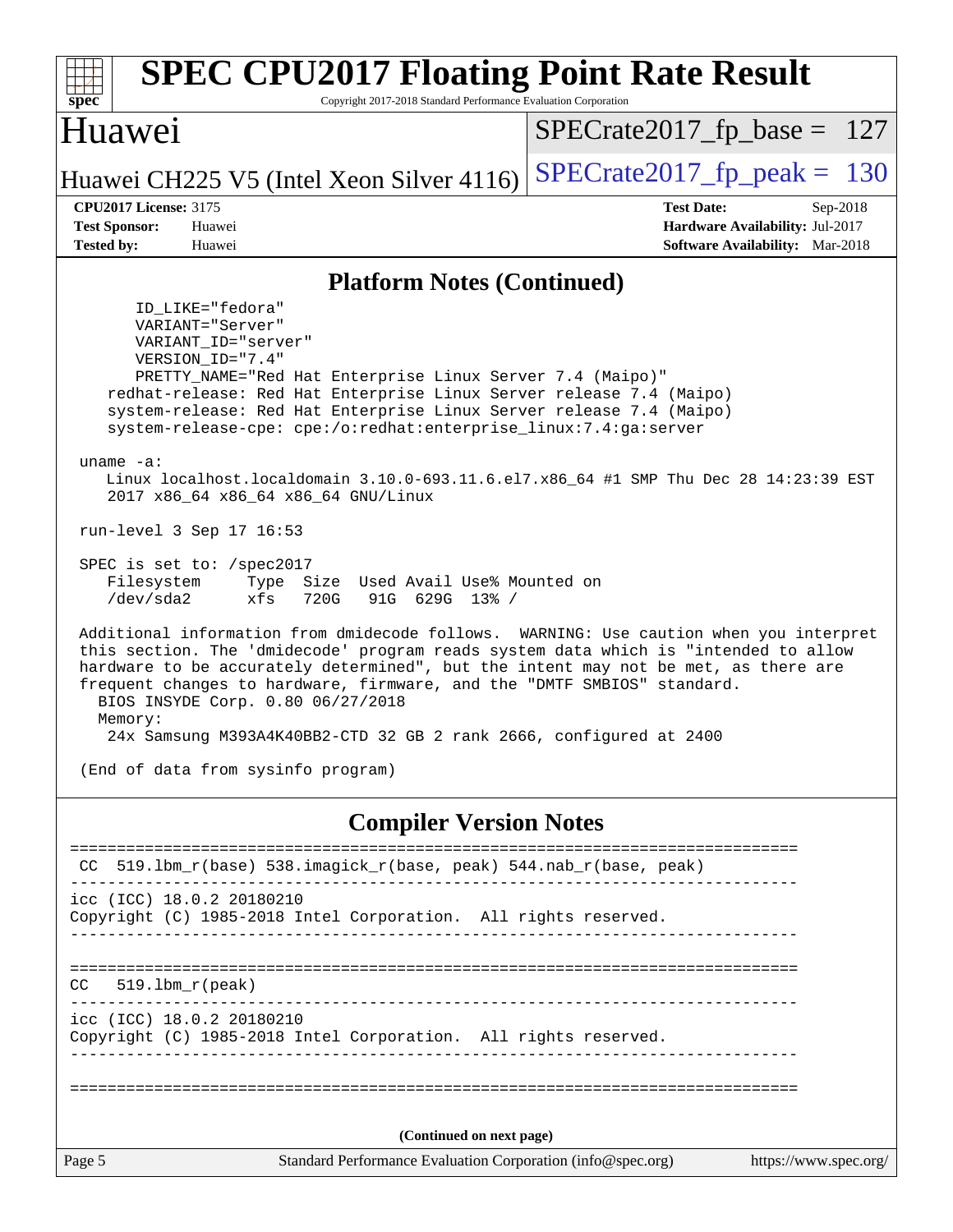| s<br>e<br>n<br>I<br>C<br>× |  |  |  |  |  |
|----------------------------|--|--|--|--|--|

Copyright 2017-2018 Standard Performance Evaluation Corporation

## Huawei

[SPECrate2017\\_fp\\_base =](http://www.spec.org/auto/cpu2017/Docs/result-fields.html#SPECrate2017fpbase) 127

Huawei CH225 V5 (Intel Xeon Silver 4116) SPECrate  $2017$  fp peak = 130

**[CPU2017 License:](http://www.spec.org/auto/cpu2017/Docs/result-fields.html#CPU2017License)** 3175 **[Test Date:](http://www.spec.org/auto/cpu2017/Docs/result-fields.html#TestDate)** Sep-2018 **[Test Sponsor:](http://www.spec.org/auto/cpu2017/Docs/result-fields.html#TestSponsor)** Huawei **[Hardware Availability:](http://www.spec.org/auto/cpu2017/Docs/result-fields.html#HardwareAvailability)** Jul-2017 **[Tested by:](http://www.spec.org/auto/cpu2017/Docs/result-fields.html#Testedby)** Huawei **[Software Availability:](http://www.spec.org/auto/cpu2017/Docs/result-fields.html#SoftwareAvailability)** Mar-2018

#### **[Compiler Version Notes \(Continued\)](http://www.spec.org/auto/cpu2017/Docs/result-fields.html#CompilerVersionNotes)**

| Standard Performance Evaluation Corporation (info@spec.org)<br>Page 6                                                              | https://www.spec.org/ |
|------------------------------------------------------------------------------------------------------------------------------------|-----------------------|
| (Continued on next page)                                                                                                           |                       |
| ifort (IFORT) 18.0.2 20180210<br>Copyright (C) 1985-2018 Intel Corporation. All rights reserved.                                   |                       |
| 503.bwaves_r(base, peak) 549.fotonik3d_r(base, peak) 554.roms_r(base)<br>FC.                                                       |                       |
| ifort (IFORT) 18.0.2 20180210<br>Copyright (C) 1985-2018 Intel Corporation.<br>All rights reserved.<br>------------------          |                       |
| icc (ICC) 18.0.2 20180210<br>Copyright (C) 1985-2018 Intel Corporation.<br>All rights reserved.                                    |                       |
| icpc (ICC) 18.0.2 20180210<br>Copyright (C) 1985-2018 Intel Corporation. All rights reserved.                                      |                       |
| FC 507.cactuBSSN_r(base, peak)                                                                                                     |                       |
| icc (ICC) 18.0.2 20180210<br>Copyright (C) 1985-2018 Intel Corporation. All rights reserved.                                       |                       |
| icpc (ICC) 18.0.2 20180210<br>Copyright (C) 1985-2018 Intel Corporation. All rights reserved.                                      |                       |
| CC 511.povray_r(peak)                                                                                                              |                       |
| Copyright (C) 1985-2018 Intel Corporation. All rights reserved.                                                                    |                       |
| icpc (ICC) 18.0.2 20180210<br>Copyright (C) 1985-2018 Intel Corporation. All rights reserved.<br>icc (ICC) 18.0.2 20180210         |                       |
| CC 511.povray_r(base) 526.blender_r(base, peak)                                                                                    |                       |
| icpc (ICC) 18.0.2 20180210<br>Copyright (C) 1985-2018 Intel Corporation. All rights reserved.<br>--------------------------------- |                       |
| $CXXC 508.namd_r (peak)$                                                                                                           |                       |
| icpc (ICC) 18.0.2 20180210<br>Copyright (C) 1985-2018 Intel Corporation. All rights reserved.                                      |                       |
| CXXC 508.namd_r(base) 510.parest_r(base, peak)                                                                                     |                       |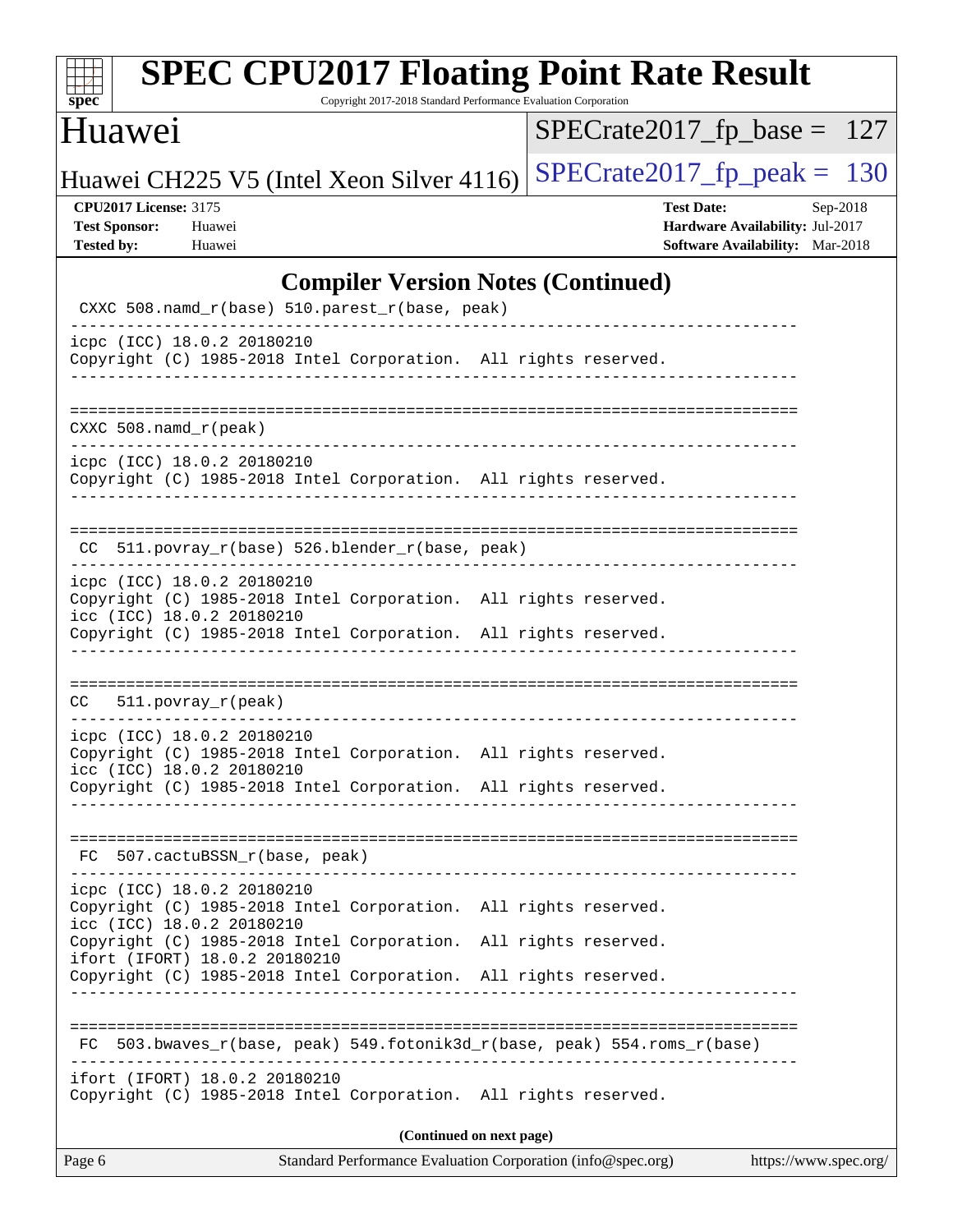| <b>SPEC CPU2017 Floating Point Rate Result</b><br>spec<br>Copyright 2017-2018 Standard Performance Evaluation Corporation                                                                        |                                                                                                     |
|--------------------------------------------------------------------------------------------------------------------------------------------------------------------------------------------------|-----------------------------------------------------------------------------------------------------|
| <b>Huawei</b>                                                                                                                                                                                    | $SPECrate2017_fp\_base = 127$                                                                       |
| Huawei CH225 V5 (Intel Xeon Silver 4116)                                                                                                                                                         | $SPECrate2017_fp\_peak = 130$                                                                       |
| <b>CPU2017 License: 3175</b><br><b>Test Sponsor:</b><br>Huawei<br><b>Tested by:</b><br>Huawei                                                                                                    | <b>Test Date:</b><br>Sep-2018<br>Hardware Availability: Jul-2017<br>Software Availability: Mar-2018 |
| <b>Compiler Version Notes (Continued)</b>                                                                                                                                                        |                                                                                                     |
| 554.roms_r(peak)<br>FC                                                                                                                                                                           |                                                                                                     |
| ifort (IFORT) 18.0.2 20180210<br>Copyright (C) 1985-2018 Intel Corporation. All rights reserved.                                                                                                 |                                                                                                     |
| $CC$ 521.wrf_r(base) 527.cam4_r(base)                                                                                                                                                            |                                                                                                     |
| ifort (IFORT) 18.0.2 20180210<br>Copyright (C) 1985-2018 Intel Corporation. All rights reserved.<br>icc (ICC) 18.0.2 20180210<br>Copyright (C) 1985-2018 Intel Corporation. All rights reserved. |                                                                                                     |
|                                                                                                                                                                                                  |                                                                                                     |
| $521.wrf_r(peak)$ 527.cam4_r(peak)<br>CC.                                                                                                                                                        |                                                                                                     |
| ifort (IFORT) 18.0.2 20180210<br>Copyright (C) 1985-2018 Intel Corporation. All rights reserved.<br>icc (ICC) 18.0.2 20180210                                                                    |                                                                                                     |
| Copyright (C) 1985-2018 Intel Corporation. All rights reserved.                                                                                                                                  |                                                                                                     |
| <b>Base Compiler Invocation</b>                                                                                                                                                                  |                                                                                                     |
| C benchmarks:<br>$\text{icc}$ -m64 -std=c11                                                                                                                                                      |                                                                                                     |
| C++ benchmarks:                                                                                                                                                                                  |                                                                                                     |

[Fortran benchmarks](http://www.spec.org/auto/cpu2017/Docs/result-fields.html#Fortranbenchmarks): [ifort -m64](http://www.spec.org/cpu2017/results/res2018q4/cpu2017-20180920-08925.flags.html#user_FCbase_intel_ifort_64bit_24f2bb282fbaeffd6157abe4f878425411749daecae9a33200eee2bee2fe76f3b89351d69a8130dd5949958ce389cf37ff59a95e7a40d588e8d3a57e0c3fd751)

[icpc -m64](http://www.spec.org/cpu2017/results/res2018q4/cpu2017-20180920-08925.flags.html#user_CXXbase_intel_icpc_64bit_4ecb2543ae3f1412ef961e0650ca070fec7b7afdcd6ed48761b84423119d1bf6bdf5cad15b44d48e7256388bc77273b966e5eb805aefd121eb22e9299b2ec9d9)

[Benchmarks using both Fortran and C](http://www.spec.org/auto/cpu2017/Docs/result-fields.html#BenchmarksusingbothFortranandC): [ifort -m64](http://www.spec.org/cpu2017/results/res2018q4/cpu2017-20180920-08925.flags.html#user_CC_FCbase_intel_ifort_64bit_24f2bb282fbaeffd6157abe4f878425411749daecae9a33200eee2bee2fe76f3b89351d69a8130dd5949958ce389cf37ff59a95e7a40d588e8d3a57e0c3fd751) [icc -m64 -std=c11](http://www.spec.org/cpu2017/results/res2018q4/cpu2017-20180920-08925.flags.html#user_CC_FCbase_intel_icc_64bit_c11_33ee0cdaae7deeeab2a9725423ba97205ce30f63b9926c2519791662299b76a0318f32ddfffdc46587804de3178b4f9328c46fa7c2b0cd779d7a61945c91cd35)

[Benchmarks using both C and C++](http://www.spec.org/auto/cpu2017/Docs/result-fields.html#BenchmarksusingbothCandCXX): [icpc -m64](http://www.spec.org/cpu2017/results/res2018q4/cpu2017-20180920-08925.flags.html#user_CC_CXXbase_intel_icpc_64bit_4ecb2543ae3f1412ef961e0650ca070fec7b7afdcd6ed48761b84423119d1bf6bdf5cad15b44d48e7256388bc77273b966e5eb805aefd121eb22e9299b2ec9d9) [icc -m64 -std=c11](http://www.spec.org/cpu2017/results/res2018q4/cpu2017-20180920-08925.flags.html#user_CC_CXXbase_intel_icc_64bit_c11_33ee0cdaae7deeeab2a9725423ba97205ce30f63b9926c2519791662299b76a0318f32ddfffdc46587804de3178b4f9328c46fa7c2b0cd779d7a61945c91cd35)

[Benchmarks using Fortran, C, and C++:](http://www.spec.org/auto/cpu2017/Docs/result-fields.html#BenchmarksusingFortranCandCXX) [icpc -m64](http://www.spec.org/cpu2017/results/res2018q4/cpu2017-20180920-08925.flags.html#user_CC_CXX_FCbase_intel_icpc_64bit_4ecb2543ae3f1412ef961e0650ca070fec7b7afdcd6ed48761b84423119d1bf6bdf5cad15b44d48e7256388bc77273b966e5eb805aefd121eb22e9299b2ec9d9) [icc -m64 -std=c11](http://www.spec.org/cpu2017/results/res2018q4/cpu2017-20180920-08925.flags.html#user_CC_CXX_FCbase_intel_icc_64bit_c11_33ee0cdaae7deeeab2a9725423ba97205ce30f63b9926c2519791662299b76a0318f32ddfffdc46587804de3178b4f9328c46fa7c2b0cd779d7a61945c91cd35) [ifort -m64](http://www.spec.org/cpu2017/results/res2018q4/cpu2017-20180920-08925.flags.html#user_CC_CXX_FCbase_intel_ifort_64bit_24f2bb282fbaeffd6157abe4f878425411749daecae9a33200eee2bee2fe76f3b89351d69a8130dd5949958ce389cf37ff59a95e7a40d588e8d3a57e0c3fd751)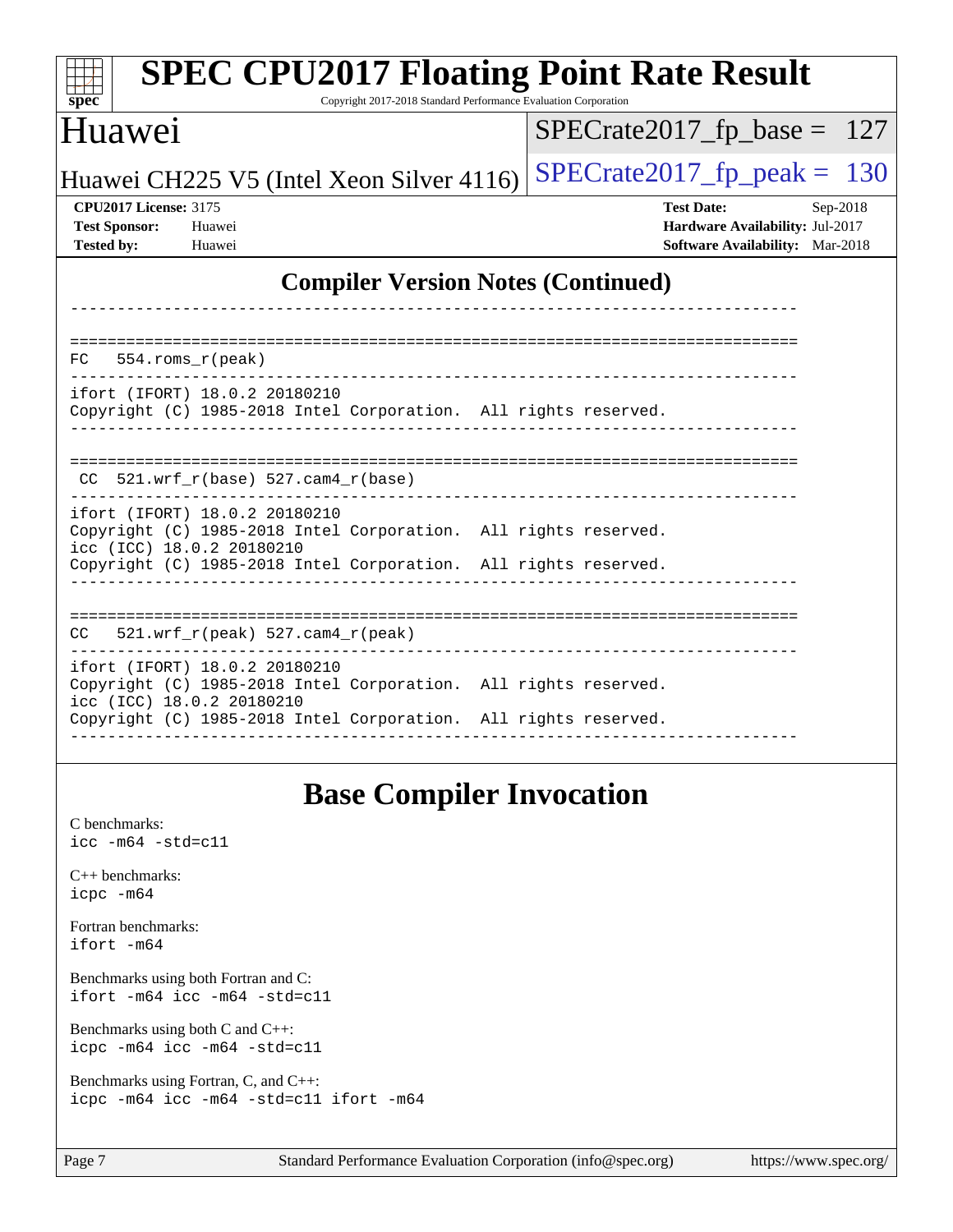

Copyright 2017-2018 Standard Performance Evaluation Corporation

### Huawei

[SPECrate2017\\_fp\\_base =](http://www.spec.org/auto/cpu2017/Docs/result-fields.html#SPECrate2017fpbase) 127

Huawei CH225 V5 (Intel Xeon Silver 4116) SPECrate  $2017$  fp peak = 130

**[CPU2017 License:](http://www.spec.org/auto/cpu2017/Docs/result-fields.html#CPU2017License)** 3175 **[Test Date:](http://www.spec.org/auto/cpu2017/Docs/result-fields.html#TestDate)** Sep-2018 **[Test Sponsor:](http://www.spec.org/auto/cpu2017/Docs/result-fields.html#TestSponsor)** Huawei **[Hardware Availability:](http://www.spec.org/auto/cpu2017/Docs/result-fields.html#HardwareAvailability)** Jul-2017 **[Tested by:](http://www.spec.org/auto/cpu2017/Docs/result-fields.html#Testedby)** Huawei **[Software Availability:](http://www.spec.org/auto/cpu2017/Docs/result-fields.html#SoftwareAvailability)** Mar-2018

## **[Base Portability Flags](http://www.spec.org/auto/cpu2017/Docs/result-fields.html#BasePortabilityFlags)**

 503.bwaves\_r: [-DSPEC\\_LP64](http://www.spec.org/cpu2017/results/res2018q4/cpu2017-20180920-08925.flags.html#suite_basePORTABILITY503_bwaves_r_DSPEC_LP64) 507.cactuBSSN\_r: [-DSPEC\\_LP64](http://www.spec.org/cpu2017/results/res2018q4/cpu2017-20180920-08925.flags.html#suite_basePORTABILITY507_cactuBSSN_r_DSPEC_LP64) 508.namd\_r: [-DSPEC\\_LP64](http://www.spec.org/cpu2017/results/res2018q4/cpu2017-20180920-08925.flags.html#suite_basePORTABILITY508_namd_r_DSPEC_LP64) 510.parest\_r: [-DSPEC\\_LP64](http://www.spec.org/cpu2017/results/res2018q4/cpu2017-20180920-08925.flags.html#suite_basePORTABILITY510_parest_r_DSPEC_LP64) 511.povray\_r: [-DSPEC\\_LP64](http://www.spec.org/cpu2017/results/res2018q4/cpu2017-20180920-08925.flags.html#suite_basePORTABILITY511_povray_r_DSPEC_LP64) 519.lbm\_r: [-DSPEC\\_LP64](http://www.spec.org/cpu2017/results/res2018q4/cpu2017-20180920-08925.flags.html#suite_basePORTABILITY519_lbm_r_DSPEC_LP64) 521.wrf\_r: [-DSPEC\\_LP64](http://www.spec.org/cpu2017/results/res2018q4/cpu2017-20180920-08925.flags.html#suite_basePORTABILITY521_wrf_r_DSPEC_LP64) [-DSPEC\\_CASE\\_FLAG](http://www.spec.org/cpu2017/results/res2018q4/cpu2017-20180920-08925.flags.html#b521.wrf_r_baseCPORTABILITY_DSPEC_CASE_FLAG) [-convert big\\_endian](http://www.spec.org/cpu2017/results/res2018q4/cpu2017-20180920-08925.flags.html#user_baseFPORTABILITY521_wrf_r_convert_big_endian_c3194028bc08c63ac5d04de18c48ce6d347e4e562e8892b8bdbdc0214820426deb8554edfa529a3fb25a586e65a3d812c835984020483e7e73212c4d31a38223) 526.blender\_r: [-DSPEC\\_LP64](http://www.spec.org/cpu2017/results/res2018q4/cpu2017-20180920-08925.flags.html#suite_basePORTABILITY526_blender_r_DSPEC_LP64) [-DSPEC\\_LINUX](http://www.spec.org/cpu2017/results/res2018q4/cpu2017-20180920-08925.flags.html#b526.blender_r_baseCPORTABILITY_DSPEC_LINUX) [-funsigned-char](http://www.spec.org/cpu2017/results/res2018q4/cpu2017-20180920-08925.flags.html#user_baseCPORTABILITY526_blender_r_force_uchar_40c60f00ab013830e2dd6774aeded3ff59883ba5a1fc5fc14077f794d777847726e2a5858cbc7672e36e1b067e7e5c1d9a74f7176df07886a243d7cc18edfe67) 527.cam4\_r: [-DSPEC\\_LP64](http://www.spec.org/cpu2017/results/res2018q4/cpu2017-20180920-08925.flags.html#suite_basePORTABILITY527_cam4_r_DSPEC_LP64) [-DSPEC\\_CASE\\_FLAG](http://www.spec.org/cpu2017/results/res2018q4/cpu2017-20180920-08925.flags.html#b527.cam4_r_baseCPORTABILITY_DSPEC_CASE_FLAG) 538.imagick\_r: [-DSPEC\\_LP64](http://www.spec.org/cpu2017/results/res2018q4/cpu2017-20180920-08925.flags.html#suite_basePORTABILITY538_imagick_r_DSPEC_LP64) 544.nab\_r: [-DSPEC\\_LP64](http://www.spec.org/cpu2017/results/res2018q4/cpu2017-20180920-08925.flags.html#suite_basePORTABILITY544_nab_r_DSPEC_LP64) 549.fotonik3d\_r: [-DSPEC\\_LP64](http://www.spec.org/cpu2017/results/res2018q4/cpu2017-20180920-08925.flags.html#suite_basePORTABILITY549_fotonik3d_r_DSPEC_LP64) 554.roms\_r: [-DSPEC\\_LP64](http://www.spec.org/cpu2017/results/res2018q4/cpu2017-20180920-08925.flags.html#suite_basePORTABILITY554_roms_r_DSPEC_LP64)

**[Base Optimization Flags](http://www.spec.org/auto/cpu2017/Docs/result-fields.html#BaseOptimizationFlags)**

[C benchmarks](http://www.spec.org/auto/cpu2017/Docs/result-fields.html#Cbenchmarks):

[-xCORE-AVX2](http://www.spec.org/cpu2017/results/res2018q4/cpu2017-20180920-08925.flags.html#user_CCbase_f-xCORE-AVX2) [-ipo](http://www.spec.org/cpu2017/results/res2018q4/cpu2017-20180920-08925.flags.html#user_CCbase_f-ipo) [-O3](http://www.spec.org/cpu2017/results/res2018q4/cpu2017-20180920-08925.flags.html#user_CCbase_f-O3) [-no-prec-div](http://www.spec.org/cpu2017/results/res2018q4/cpu2017-20180920-08925.flags.html#user_CCbase_f-no-prec-div) [-qopt-prefetch](http://www.spec.org/cpu2017/results/res2018q4/cpu2017-20180920-08925.flags.html#user_CCbase_f-qopt-prefetch) [-ffinite-math-only](http://www.spec.org/cpu2017/results/res2018q4/cpu2017-20180920-08925.flags.html#user_CCbase_f_finite_math_only_cb91587bd2077682c4b38af759c288ed7c732db004271a9512da14a4f8007909a5f1427ecbf1a0fb78ff2a814402c6114ac565ca162485bbcae155b5e4258871) [-qopt-mem-layout-trans=3](http://www.spec.org/cpu2017/results/res2018q4/cpu2017-20180920-08925.flags.html#user_CCbase_f-qopt-mem-layout-trans_de80db37974c74b1f0e20d883f0b675c88c3b01e9d123adea9b28688d64333345fb62bc4a798493513fdb68f60282f9a726aa07f478b2f7113531aecce732043)

#### [C++ benchmarks:](http://www.spec.org/auto/cpu2017/Docs/result-fields.html#CXXbenchmarks)

[-xCORE-AVX2](http://www.spec.org/cpu2017/results/res2018q4/cpu2017-20180920-08925.flags.html#user_CXXbase_f-xCORE-AVX2) [-ipo](http://www.spec.org/cpu2017/results/res2018q4/cpu2017-20180920-08925.flags.html#user_CXXbase_f-ipo) [-O3](http://www.spec.org/cpu2017/results/res2018q4/cpu2017-20180920-08925.flags.html#user_CXXbase_f-O3) [-no-prec-div](http://www.spec.org/cpu2017/results/res2018q4/cpu2017-20180920-08925.flags.html#user_CXXbase_f-no-prec-div) [-qopt-prefetch](http://www.spec.org/cpu2017/results/res2018q4/cpu2017-20180920-08925.flags.html#user_CXXbase_f-qopt-prefetch) [-ffinite-math-only](http://www.spec.org/cpu2017/results/res2018q4/cpu2017-20180920-08925.flags.html#user_CXXbase_f_finite_math_only_cb91587bd2077682c4b38af759c288ed7c732db004271a9512da14a4f8007909a5f1427ecbf1a0fb78ff2a814402c6114ac565ca162485bbcae155b5e4258871) [-qopt-mem-layout-trans=3](http://www.spec.org/cpu2017/results/res2018q4/cpu2017-20180920-08925.flags.html#user_CXXbase_f-qopt-mem-layout-trans_de80db37974c74b1f0e20d883f0b675c88c3b01e9d123adea9b28688d64333345fb62bc4a798493513fdb68f60282f9a726aa07f478b2f7113531aecce732043)

#### [Fortran benchmarks](http://www.spec.org/auto/cpu2017/Docs/result-fields.html#Fortranbenchmarks):

[-xCORE-AVX2](http://www.spec.org/cpu2017/results/res2018q4/cpu2017-20180920-08925.flags.html#user_FCbase_f-xCORE-AVX2) [-ipo](http://www.spec.org/cpu2017/results/res2018q4/cpu2017-20180920-08925.flags.html#user_FCbase_f-ipo) [-O3](http://www.spec.org/cpu2017/results/res2018q4/cpu2017-20180920-08925.flags.html#user_FCbase_f-O3) [-no-prec-div](http://www.spec.org/cpu2017/results/res2018q4/cpu2017-20180920-08925.flags.html#user_FCbase_f-no-prec-div) [-qopt-prefetch](http://www.spec.org/cpu2017/results/res2018q4/cpu2017-20180920-08925.flags.html#user_FCbase_f-qopt-prefetch) [-ffinite-math-only](http://www.spec.org/cpu2017/results/res2018q4/cpu2017-20180920-08925.flags.html#user_FCbase_f_finite_math_only_cb91587bd2077682c4b38af759c288ed7c732db004271a9512da14a4f8007909a5f1427ecbf1a0fb78ff2a814402c6114ac565ca162485bbcae155b5e4258871) [-qopt-mem-layout-trans=3](http://www.spec.org/cpu2017/results/res2018q4/cpu2017-20180920-08925.flags.html#user_FCbase_f-qopt-mem-layout-trans_de80db37974c74b1f0e20d883f0b675c88c3b01e9d123adea9b28688d64333345fb62bc4a798493513fdb68f60282f9a726aa07f478b2f7113531aecce732043) [-auto](http://www.spec.org/cpu2017/results/res2018q4/cpu2017-20180920-08925.flags.html#user_FCbase_f-auto) [-nostandard-realloc-lhs](http://www.spec.org/cpu2017/results/res2018q4/cpu2017-20180920-08925.flags.html#user_FCbase_f_2003_std_realloc_82b4557e90729c0f113870c07e44d33d6f5a304b4f63d4c15d2d0f1fab99f5daaed73bdb9275d9ae411527f28b936061aa8b9c8f2d63842963b95c9dd6426b8a)

[Benchmarks using both Fortran and C](http://www.spec.org/auto/cpu2017/Docs/result-fields.html#BenchmarksusingbothFortranandC):

[-xCORE-AVX2](http://www.spec.org/cpu2017/results/res2018q4/cpu2017-20180920-08925.flags.html#user_CC_FCbase_f-xCORE-AVX2) [-ipo](http://www.spec.org/cpu2017/results/res2018q4/cpu2017-20180920-08925.flags.html#user_CC_FCbase_f-ipo) [-O3](http://www.spec.org/cpu2017/results/res2018q4/cpu2017-20180920-08925.flags.html#user_CC_FCbase_f-O3) [-no-prec-div](http://www.spec.org/cpu2017/results/res2018q4/cpu2017-20180920-08925.flags.html#user_CC_FCbase_f-no-prec-div) [-qopt-prefetch](http://www.spec.org/cpu2017/results/res2018q4/cpu2017-20180920-08925.flags.html#user_CC_FCbase_f-qopt-prefetch) [-ffinite-math-only](http://www.spec.org/cpu2017/results/res2018q4/cpu2017-20180920-08925.flags.html#user_CC_FCbase_f_finite_math_only_cb91587bd2077682c4b38af759c288ed7c732db004271a9512da14a4f8007909a5f1427ecbf1a0fb78ff2a814402c6114ac565ca162485bbcae155b5e4258871) [-qopt-mem-layout-trans=3](http://www.spec.org/cpu2017/results/res2018q4/cpu2017-20180920-08925.flags.html#user_CC_FCbase_f-qopt-mem-layout-trans_de80db37974c74b1f0e20d883f0b675c88c3b01e9d123adea9b28688d64333345fb62bc4a798493513fdb68f60282f9a726aa07f478b2f7113531aecce732043) [-auto](http://www.spec.org/cpu2017/results/res2018q4/cpu2017-20180920-08925.flags.html#user_CC_FCbase_f-auto) [-nostandard-realloc-lhs](http://www.spec.org/cpu2017/results/res2018q4/cpu2017-20180920-08925.flags.html#user_CC_FCbase_f_2003_std_realloc_82b4557e90729c0f113870c07e44d33d6f5a304b4f63d4c15d2d0f1fab99f5daaed73bdb9275d9ae411527f28b936061aa8b9c8f2d63842963b95c9dd6426b8a)

[Benchmarks using both C and C++](http://www.spec.org/auto/cpu2017/Docs/result-fields.html#BenchmarksusingbothCandCXX): [-xCORE-AVX2](http://www.spec.org/cpu2017/results/res2018q4/cpu2017-20180920-08925.flags.html#user_CC_CXXbase_f-xCORE-AVX2) [-ipo](http://www.spec.org/cpu2017/results/res2018q4/cpu2017-20180920-08925.flags.html#user_CC_CXXbase_f-ipo) [-O3](http://www.spec.org/cpu2017/results/res2018q4/cpu2017-20180920-08925.flags.html#user_CC_CXXbase_f-O3) [-no-prec-div](http://www.spec.org/cpu2017/results/res2018q4/cpu2017-20180920-08925.flags.html#user_CC_CXXbase_f-no-prec-div) [-qopt-prefetch](http://www.spec.org/cpu2017/results/res2018q4/cpu2017-20180920-08925.flags.html#user_CC_CXXbase_f-qopt-prefetch) [-ffinite-math-only](http://www.spec.org/cpu2017/results/res2018q4/cpu2017-20180920-08925.flags.html#user_CC_CXXbase_f_finite_math_only_cb91587bd2077682c4b38af759c288ed7c732db004271a9512da14a4f8007909a5f1427ecbf1a0fb78ff2a814402c6114ac565ca162485bbcae155b5e4258871) [-qopt-mem-layout-trans=3](http://www.spec.org/cpu2017/results/res2018q4/cpu2017-20180920-08925.flags.html#user_CC_CXXbase_f-qopt-mem-layout-trans_de80db37974c74b1f0e20d883f0b675c88c3b01e9d123adea9b28688d64333345fb62bc4a798493513fdb68f60282f9a726aa07f478b2f7113531aecce732043)

#### [Benchmarks using Fortran, C, and C++:](http://www.spec.org/auto/cpu2017/Docs/result-fields.html#BenchmarksusingFortranCandCXX)

[-xCORE-AVX2](http://www.spec.org/cpu2017/results/res2018q4/cpu2017-20180920-08925.flags.html#user_CC_CXX_FCbase_f-xCORE-AVX2) [-ipo](http://www.spec.org/cpu2017/results/res2018q4/cpu2017-20180920-08925.flags.html#user_CC_CXX_FCbase_f-ipo) [-O3](http://www.spec.org/cpu2017/results/res2018q4/cpu2017-20180920-08925.flags.html#user_CC_CXX_FCbase_f-O3) [-no-prec-div](http://www.spec.org/cpu2017/results/res2018q4/cpu2017-20180920-08925.flags.html#user_CC_CXX_FCbase_f-no-prec-div) [-qopt-prefetch](http://www.spec.org/cpu2017/results/res2018q4/cpu2017-20180920-08925.flags.html#user_CC_CXX_FCbase_f-qopt-prefetch) [-ffinite-math-only](http://www.spec.org/cpu2017/results/res2018q4/cpu2017-20180920-08925.flags.html#user_CC_CXX_FCbase_f_finite_math_only_cb91587bd2077682c4b38af759c288ed7c732db004271a9512da14a4f8007909a5f1427ecbf1a0fb78ff2a814402c6114ac565ca162485bbcae155b5e4258871) [-qopt-mem-layout-trans=3](http://www.spec.org/cpu2017/results/res2018q4/cpu2017-20180920-08925.flags.html#user_CC_CXX_FCbase_f-qopt-mem-layout-trans_de80db37974c74b1f0e20d883f0b675c88c3b01e9d123adea9b28688d64333345fb62bc4a798493513fdb68f60282f9a726aa07f478b2f7113531aecce732043) [-auto](http://www.spec.org/cpu2017/results/res2018q4/cpu2017-20180920-08925.flags.html#user_CC_CXX_FCbase_f-auto) [-nostandard-realloc-lhs](http://www.spec.org/cpu2017/results/res2018q4/cpu2017-20180920-08925.flags.html#user_CC_CXX_FCbase_f_2003_std_realloc_82b4557e90729c0f113870c07e44d33d6f5a304b4f63d4c15d2d0f1fab99f5daaed73bdb9275d9ae411527f28b936061aa8b9c8f2d63842963b95c9dd6426b8a)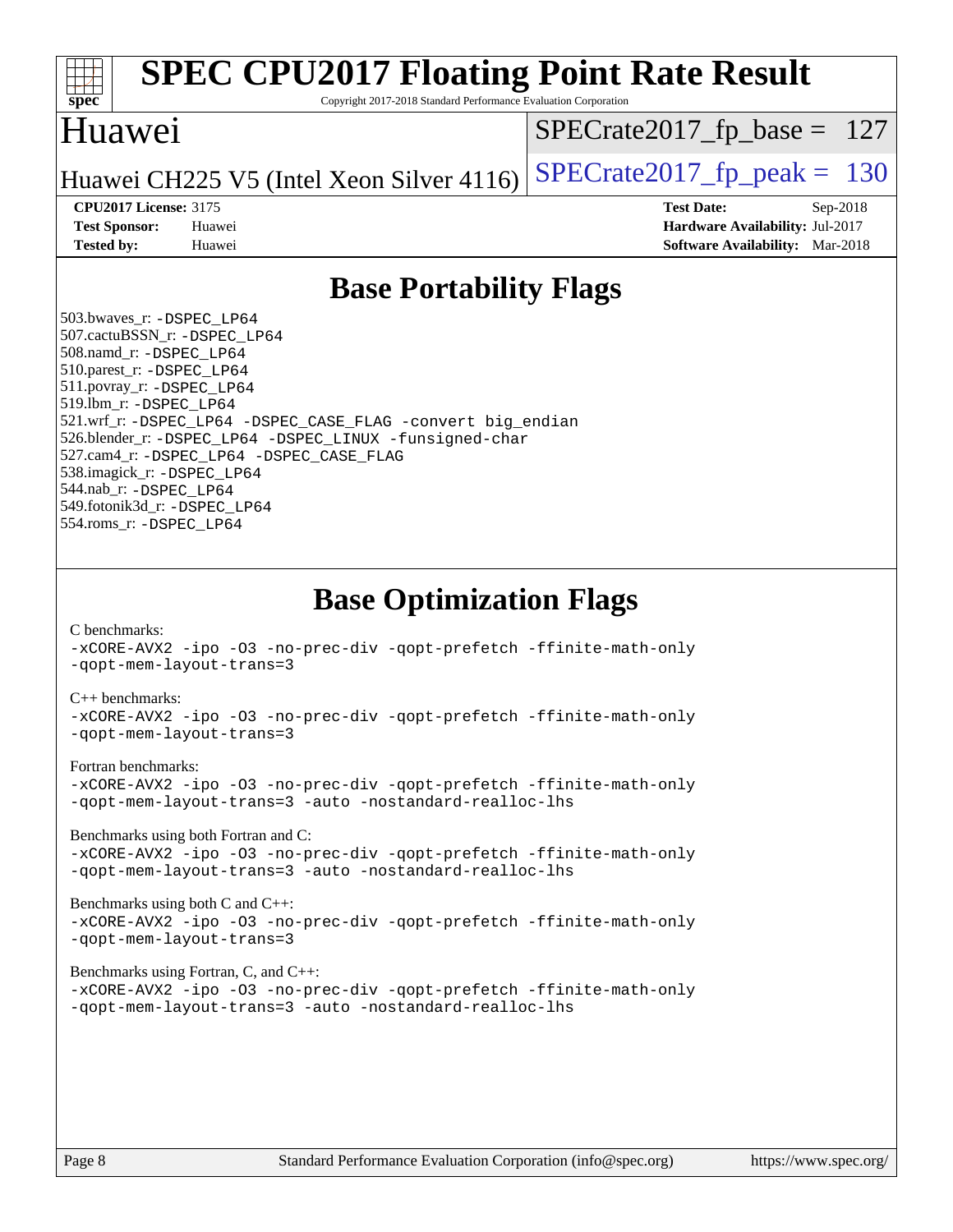| S<br>Dе<br>۹<br>Ľ |  |  |  |  |  |
|-------------------|--|--|--|--|--|

Copyright 2017-2018 Standard Performance Evaluation Corporation

### Huawei

[SPECrate2017\\_fp\\_base =](http://www.spec.org/auto/cpu2017/Docs/result-fields.html#SPECrate2017fpbase) 127

Huawei CH225 V5 (Intel Xeon Silver 4116) SPECrate  $2017$  fp peak = 130

**[CPU2017 License:](http://www.spec.org/auto/cpu2017/Docs/result-fields.html#CPU2017License)** 3175 **[Test Date:](http://www.spec.org/auto/cpu2017/Docs/result-fields.html#TestDate)** Sep-2018 **[Test Sponsor:](http://www.spec.org/auto/cpu2017/Docs/result-fields.html#TestSponsor)** Huawei **[Hardware Availability:](http://www.spec.org/auto/cpu2017/Docs/result-fields.html#HardwareAvailability)** Jul-2017 **[Tested by:](http://www.spec.org/auto/cpu2017/Docs/result-fields.html#Testedby)** Huawei **[Software Availability:](http://www.spec.org/auto/cpu2017/Docs/result-fields.html#SoftwareAvailability)** Mar-2018

## **[Peak Compiler Invocation](http://www.spec.org/auto/cpu2017/Docs/result-fields.html#PeakCompilerInvocation)**

[C benchmarks:](http://www.spec.org/auto/cpu2017/Docs/result-fields.html#Cbenchmarks) [icc -m64 -std=c11](http://www.spec.org/cpu2017/results/res2018q4/cpu2017-20180920-08925.flags.html#user_CCpeak_intel_icc_64bit_c11_33ee0cdaae7deeeab2a9725423ba97205ce30f63b9926c2519791662299b76a0318f32ddfffdc46587804de3178b4f9328c46fa7c2b0cd779d7a61945c91cd35)

[C++ benchmarks:](http://www.spec.org/auto/cpu2017/Docs/result-fields.html#CXXbenchmarks) [icpc -m64](http://www.spec.org/cpu2017/results/res2018q4/cpu2017-20180920-08925.flags.html#user_CXXpeak_intel_icpc_64bit_4ecb2543ae3f1412ef961e0650ca070fec7b7afdcd6ed48761b84423119d1bf6bdf5cad15b44d48e7256388bc77273b966e5eb805aefd121eb22e9299b2ec9d9)

[Fortran benchmarks](http://www.spec.org/auto/cpu2017/Docs/result-fields.html#Fortranbenchmarks): [ifort -m64](http://www.spec.org/cpu2017/results/res2018q4/cpu2017-20180920-08925.flags.html#user_FCpeak_intel_ifort_64bit_24f2bb282fbaeffd6157abe4f878425411749daecae9a33200eee2bee2fe76f3b89351d69a8130dd5949958ce389cf37ff59a95e7a40d588e8d3a57e0c3fd751)

[Benchmarks using both Fortran and C:](http://www.spec.org/auto/cpu2017/Docs/result-fields.html#BenchmarksusingbothFortranandC) [ifort -m64](http://www.spec.org/cpu2017/results/res2018q4/cpu2017-20180920-08925.flags.html#user_CC_FCpeak_intel_ifort_64bit_24f2bb282fbaeffd6157abe4f878425411749daecae9a33200eee2bee2fe76f3b89351d69a8130dd5949958ce389cf37ff59a95e7a40d588e8d3a57e0c3fd751) [icc -m64 -std=c11](http://www.spec.org/cpu2017/results/res2018q4/cpu2017-20180920-08925.flags.html#user_CC_FCpeak_intel_icc_64bit_c11_33ee0cdaae7deeeab2a9725423ba97205ce30f63b9926c2519791662299b76a0318f32ddfffdc46587804de3178b4f9328c46fa7c2b0cd779d7a61945c91cd35)

[Benchmarks using both C and C++](http://www.spec.org/auto/cpu2017/Docs/result-fields.html#BenchmarksusingbothCandCXX): [icpc -m64](http://www.spec.org/cpu2017/results/res2018q4/cpu2017-20180920-08925.flags.html#user_CC_CXXpeak_intel_icpc_64bit_4ecb2543ae3f1412ef961e0650ca070fec7b7afdcd6ed48761b84423119d1bf6bdf5cad15b44d48e7256388bc77273b966e5eb805aefd121eb22e9299b2ec9d9) [icc -m64 -std=c11](http://www.spec.org/cpu2017/results/res2018q4/cpu2017-20180920-08925.flags.html#user_CC_CXXpeak_intel_icc_64bit_c11_33ee0cdaae7deeeab2a9725423ba97205ce30f63b9926c2519791662299b76a0318f32ddfffdc46587804de3178b4f9328c46fa7c2b0cd779d7a61945c91cd35)

[Benchmarks using Fortran, C, and C++:](http://www.spec.org/auto/cpu2017/Docs/result-fields.html#BenchmarksusingFortranCandCXX) [icpc -m64](http://www.spec.org/cpu2017/results/res2018q4/cpu2017-20180920-08925.flags.html#user_CC_CXX_FCpeak_intel_icpc_64bit_4ecb2543ae3f1412ef961e0650ca070fec7b7afdcd6ed48761b84423119d1bf6bdf5cad15b44d48e7256388bc77273b966e5eb805aefd121eb22e9299b2ec9d9) [icc -m64 -std=c11](http://www.spec.org/cpu2017/results/res2018q4/cpu2017-20180920-08925.flags.html#user_CC_CXX_FCpeak_intel_icc_64bit_c11_33ee0cdaae7deeeab2a9725423ba97205ce30f63b9926c2519791662299b76a0318f32ddfffdc46587804de3178b4f9328c46fa7c2b0cd779d7a61945c91cd35) [ifort -m64](http://www.spec.org/cpu2017/results/res2018q4/cpu2017-20180920-08925.flags.html#user_CC_CXX_FCpeak_intel_ifort_64bit_24f2bb282fbaeffd6157abe4f878425411749daecae9a33200eee2bee2fe76f3b89351d69a8130dd5949958ce389cf37ff59a95e7a40d588e8d3a57e0c3fd751)

**[Peak Portability Flags](http://www.spec.org/auto/cpu2017/Docs/result-fields.html#PeakPortabilityFlags)**

Same as Base Portability Flags

## **[Peak Optimization Flags](http://www.spec.org/auto/cpu2017/Docs/result-fields.html#PeakOptimizationFlags)**

[C benchmarks](http://www.spec.org/auto/cpu2017/Docs/result-fields.html#Cbenchmarks):

```
 519.lbm_r: -prof-gen(pass 1) -prof-use(pass 2) -ipo -xCORE-AVX2 -O3
-no-prec-div -qopt-prefetch -ffinite-math-only
-qopt-mem-layout-trans=3
 538.imagick_r: basepeak = yes
 544.nab_r: -xCORE-AVX2 -ipo -O3 -no-prec-div -qopt-prefetch
-ffinite-math-only -qopt-mem-layout-trans=3
C++ benchmarks: 
 508.namd_r: -prof-gen(pass 1) -prof-use(pass 2) -ipo -xCORE-AVX2 -O3
-no-prec-div -qopt-prefetch -ffinite-math-only
```

```
-qopt-mem-layout-trans=3
```
**(Continued on next page)**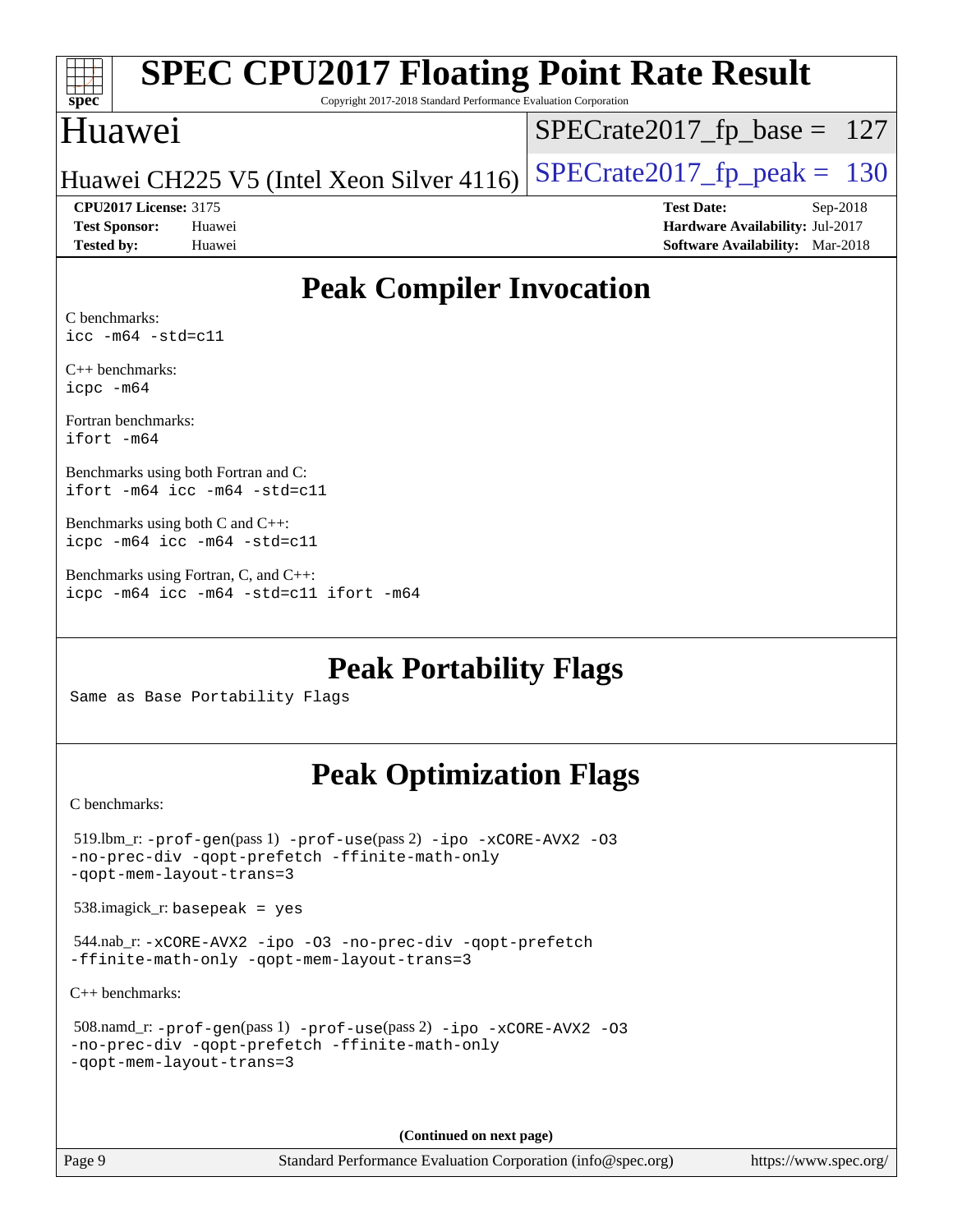| <b>SPEC CPU2017 Floating Point Rate Result</b><br>spec <sup>®</sup><br>Copyright 2017-2018 Standard Performance Evaluation Corporation                                                                                                       |                                                                                                            |
|----------------------------------------------------------------------------------------------------------------------------------------------------------------------------------------------------------------------------------------------|------------------------------------------------------------------------------------------------------------|
| Huawei                                                                                                                                                                                                                                       | $SPECrate2017_fp\_base = 127$                                                                              |
| Huawei CH225 V5 (Intel Xeon Silver 4116)                                                                                                                                                                                                     | $SPECrate2017fp peak = 130$                                                                                |
| <b>CPU2017 License: 3175</b><br><b>Test Sponsor:</b><br>Huawei<br><b>Tested by:</b><br>Huawei                                                                                                                                                | <b>Test Date:</b><br>Sep-2018<br>Hardware Availability: Jul-2017<br><b>Software Availability:</b> Mar-2018 |
| <b>Peak Optimization Flags (Continued)</b>                                                                                                                                                                                                   |                                                                                                            |
| $510.parse$ t_r: basepeak = yes                                                                                                                                                                                                              |                                                                                                            |
| Fortran benchmarks:                                                                                                                                                                                                                          |                                                                                                            |
| 503.bwaves_r:-xCORE-AVX2 -ipo -03 -no-prec-div -qopt-prefetch<br>-ffinite-math-only -qopt-mem-layout-trans=3 -auto<br>-nostandard-realloc-lhs                                                                                                |                                                                                                            |
| 549.fotonik3d_r: Same as 503.bwaves_r                                                                                                                                                                                                        |                                                                                                            |
| 554.roms_r: -prof-gen(pass 1) -prof-use(pass 2) -ipo -xCORE-AVX2 -03<br>-no-prec-div -qopt-prefetch -ffinite-math-only<br>-qopt-mem-layout-trans=3 -auto -nostandard-realloc-lhs                                                             |                                                                                                            |
| Benchmarks using both Fortran and C:<br>-prof-gen(pass 1) -prof-use(pass 2) -ipo -xCORE-AVX2 -03<br>-no-prec-div -qopt-prefetch -ffinite-math-only<br>-qopt-mem-layout-trans=3 -auto -nostandard-realloc-lhs                                 |                                                                                                            |
| Benchmarks using both C and C++:                                                                                                                                                                                                             |                                                                                                            |
| 511.povray_r: -prof-gen(pass 1) -prof-use(pass 2) -ipo -xCORE-AVX2 -03<br>-no-prec-div -qopt-prefetch -ffinite-math-only<br>-qopt-mem-layout-trans=3                                                                                         |                                                                                                            |
| 526.blender_r:-xCORE-AVX2 -ipo -03 -no-prec-div -qopt-prefetch<br>-ffinite-math-only -qopt-mem-layout-trans=3                                                                                                                                |                                                                                                            |
| Benchmarks using Fortran, C, and C++:<br>-xCORE-AVX2 -ipo -03 -no-prec-div -qopt-prefetch -ffinite-math-only<br>-qopt-mem-layout-trans=3 -auto -nostandard-realloc-lhs                                                                       |                                                                                                            |
| The flags files that were used to format this result can be browsed at<br>http://www.spec.org/cpu2017/flags/Intel-ic18.0-official-linux64.2017-12-21.html<br>http://www.spec.org/cpu2017/flags/Huawei-Platform-Settings-SKL-V1.9-revC.html   |                                                                                                            |
| You can also download the XML flags sources by saving the following links:<br>http://www.spec.org/cpu2017/flags/Intel-ic18.0-official-linux64.2017-12-21.xml<br>http://www.spec.org/cpu2017/flags/Huawei-Platform-Settings-SKL-V1.9-revC.xml |                                                                                                            |
|                                                                                                                                                                                                                                              |                                                                                                            |